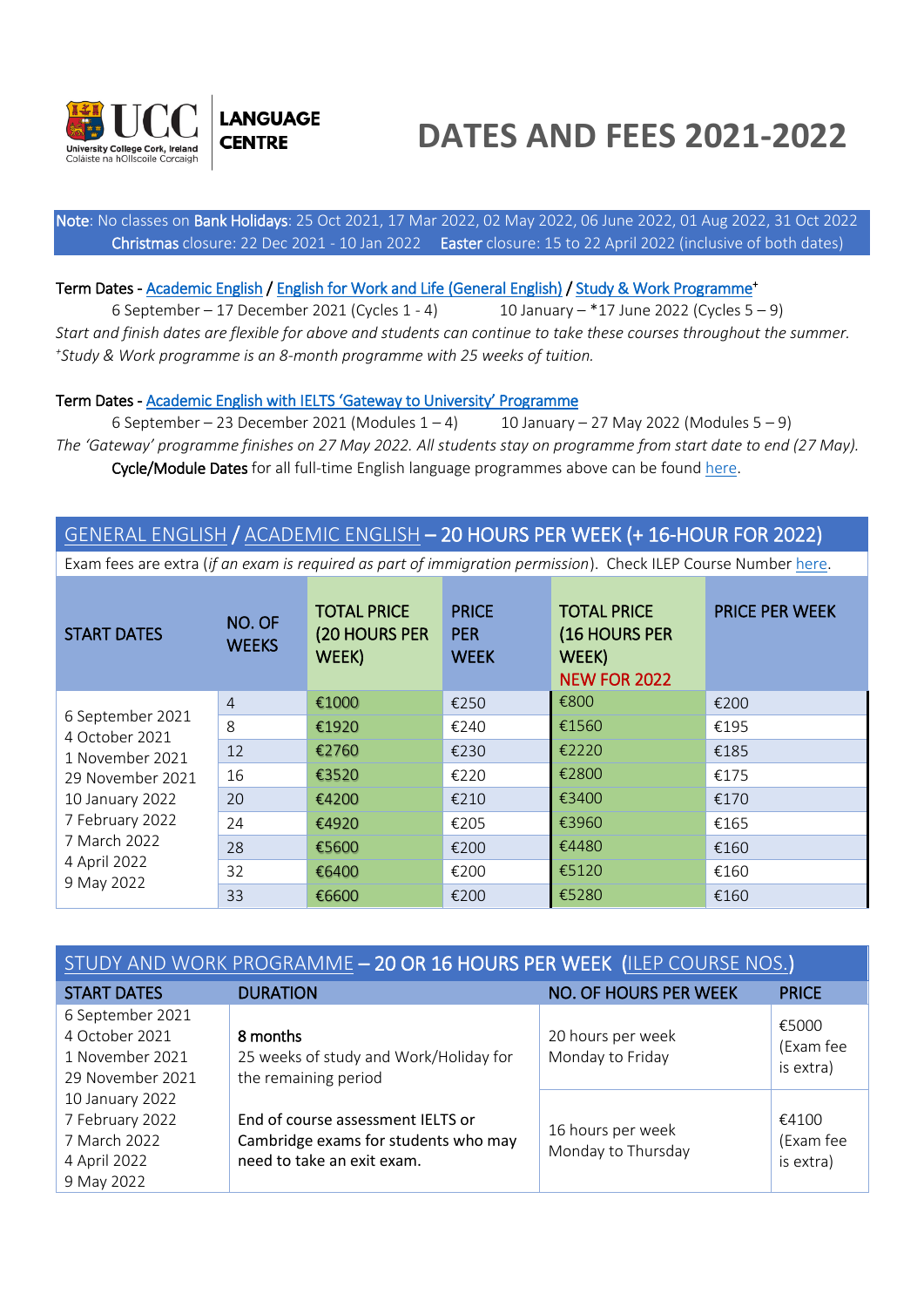### '[GATEWAY TO UNIVERSITY PROGRAMME](https://www.ucc.ie/en/esol/courses/gateway/)' ACADEMIC ENGLISH WITH IELTS –

### 22 HOURS PER WEEK

ILEP No. 0341/0010 IELTS exam fee included

| <b>START DATES</b>                  | <b>FINISH DATE</b> | NO. OF<br><b>WEEKS</b> | <b>TOTAL PRICE</b> | <b>PRICE PER WEEK</b> | <b>TOTAL</b><br><b>SAVINGS</b> |
|-------------------------------------|--------------------|------------------------|--------------------|-----------------------|--------------------------------|
| 6 September 2021                    |                    | 30                     | €6900              | €230                  | €1050                          |
| 4 October 2021                      |                    | 26                     | €6110              | €235                  | €780                           |
| 1 November 2021                     |                    | 22                     | €5280              | €240                  | €550                           |
| 29 November 2021<br>10 January 2022 | 27 May 2022        | 18                     | €4410              | €245                  | €360                           |
| 7 February 2022                     |                    | 14                     | €3500              | €250                  | €210                           |
| 7 March 2022                        |                    | 10                     | €2650              | €265                  | $\overline{\phantom{a}}$       |
| 4 April 2022                        |                    | 6                      | €1590              | €265                  | $\qquad \qquad -$              |
| 9 May 2022                          |                    |                        |                    |                       |                                |

### [SUMMER SCHOOL 2022](https://www.ucc.ie/en/esol/courses/oss20/)

| <b>DATES</b>               | <b>CHOICE OF COURSES</b>                                                                                                                                      | NO. OF HOURS PER WEEK                                                             | <b>PRICE</b>                          |
|----------------------------|---------------------------------------------------------------------------------------------------------------------------------------------------------------|-----------------------------------------------------------------------------------|---------------------------------------|
| 20 June - 26 August        | Students can join, or continue with, English<br>for Work and Life (General English),<br>Academic English, and Study/Work<br>programmes throughout the summer. | 20 and 16-hour per week<br>options (mornings)                                     | Prices vary<br>depending<br>on course |
| 2022<br>(start any Monday) | There are also Exam Preparation Courses.<br>Plus choice of evening, one-to-one and<br>digital badge (academic skills) add-on<br>courses.                      | Plus opportunity to add-on<br>evening, one-to-one and/or<br>digital badge courses | chosen and<br>number of<br>weeks      |

## [PRE-MASTERS/PRE-PHD PATHWAY PROGRAMME](https://www.ucc.ie/en/esol/courses/pre-masters/)

| ILEP number:0341/0009 |                     |                                                           |              |
|-----------------------|---------------------|-----------------------------------------------------------|--------------|
| <b>START DATES</b>    | <b>FINISH DATES</b> |                                                           | <b>PRICE</b> |
| September 2021        | April 2022          | <b>IELTS Overall 5.5</b><br>(with no skill less than 5.0) | €10000       |
| January 2022          | April 2022          | IELTS Overall 6.0<br>(with no skill less than 5.5)        | €5000        |

| PRE-SESSIONAL COURSES 2022 |                     |                 |               |              |  |
|----------------------------|---------------------|-----------------|---------------|--------------|--|
| <b>START DATES</b>         | <b>FINISH DATES</b> | <b>DURATION</b> | <b>FORMAT</b> | <b>PRICE</b> |  |
| 25 April 2022              | 12 August 2022      | 16 weeks        | Intensive     | €4410        |  |
| 23 May 2022                | 12 August 2022      | 12 weeks        | Intensive     | €3245        |  |
| 4 July 2022                | 12 August 2022      | 6 weeks         | Intensive     | €1870        |  |
| 17 January 2022            | 10 August 2022      | 30 weeks        | Extensive     | €3245        |  |
| 15 February 2022           | 26 May 2022         | 15 weeks        | Extensive     | €1870        |  |

### [PART-TIME COURSES](https://www.ucc.ie/en/esol/courses/parttimecourses/)

| <b>BLOCK DATES (JANUARY - SEPTEMBER 2022)</b> | <b>DURATION</b> | <b>NO. OF HOURS PER WEEK</b> | <b>PRICE</b> |
|-----------------------------------------------|-----------------|------------------------------|--------------|
| 17 January - 25 February 2022                 | 6 weeks         | Choice of courses/hours      | Prices vary. |
| 28 February - 8 April 2022                    | 6 weeks         | Choice of courses/hours      | Please check |
| 25 April - 3 June 2022                        | 6 weeks         | Choice of courses/hours      | our website. |
| 20 June - 29 July 2022                        | 6 weeks         | Choice of courses/hours      |              |
| 1 August - 26 August 2022                     | 4 weeks         | Choice of courses/hours      |              |